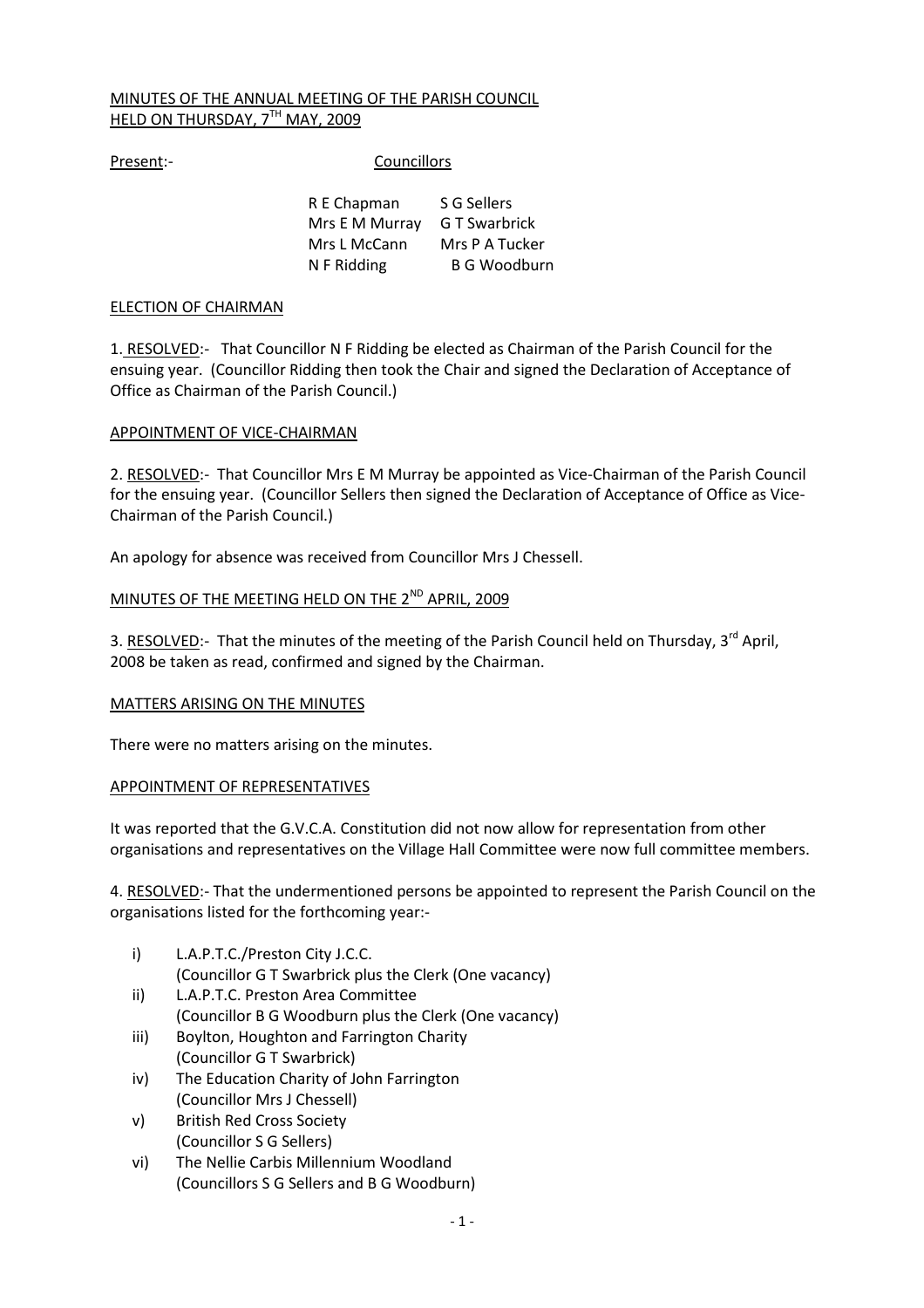## APPOINTMENT OF THE ENVIRONMENTAL AND PLANNING SUB-COMMITTEE

5. RESOLVED:- That the undermentioned members be appointed to serve on the Environment and Planning Sub-Committee for the ensuing year:-

> Councillors R E Chapman, Mrs J Chessell, S G Sellers, B G Woodburn and the Chairman (Ex-Officio)

## APPOINTMENT OF RESPONSIBLE FINANCIAL OFFICER

6. RESOLVED:- That the Clerk be re-appointed as the Responsible Financial Officer for the Parish Council for the forthcoming year.

# REVIEW OF PARISH COUNCIL INSURANCE

The Clerk reported that the Parish Council's existing insurers, Allianz Insurance plc, were still the most cost-effective insurers for the Parish Council's purposes.

7. RESOLVED:- That the Parish Council continues its insurance arrangements with Allianz Insurance plc for the forthcoming year.

# REVIEW OF PARISH COUNCIL BANKING ARRANGEMENTS

The Clerk reported that the Current and Business Reserve Accounts with NatWest Bank were running smoothly and bank charges were minimal.

8. RESOLVED:- a) That the Parish Council continues to operate its banking arrangements with the NatWest Bank Ltd and the National Savings and Investments Bank Ltd; and

 b) That all Councillors be nominated as signatories to the Current Account with NatWest and the account with the National Savings and Investment Bank with three members to sign withdrawal instructions on each account.

## POLICING ISSUES

An apology was received from PC Ian Zanelli who was on leave. A total of 7 incidents had been reported during the past month, 3 of which were assaults (1 resolved) 3 incidents of criminal damage (2 to one property and 6 people have been arrested) and 1 theft from a garden. PC Zanelli would also be attending the Young at Heart meeting in May. It was noted that Ian regularly sent email updates to residents in the area and Councillors would provide him with email addresses to receive those updates. The next PACT meeting was to be held on the 14<sup>th</sup> May, 2009. Councillors were also asked to keep a look out for an old White Transit Van and a Red Flat-bed Pick Up truck that had been seen in the area.

9. RESOLVED:- That the report be received.

## TOWN AND COUNTRY PLANNING ACT, 1990

There were no planning applications for consideration.

## REDROW PLAY AREA PROVISION

It was reported that Mr D Linley and Mr M Kelly were reviewing the costings provided by Redrow relating to the savings that would accrue by not providing play areas in the development and their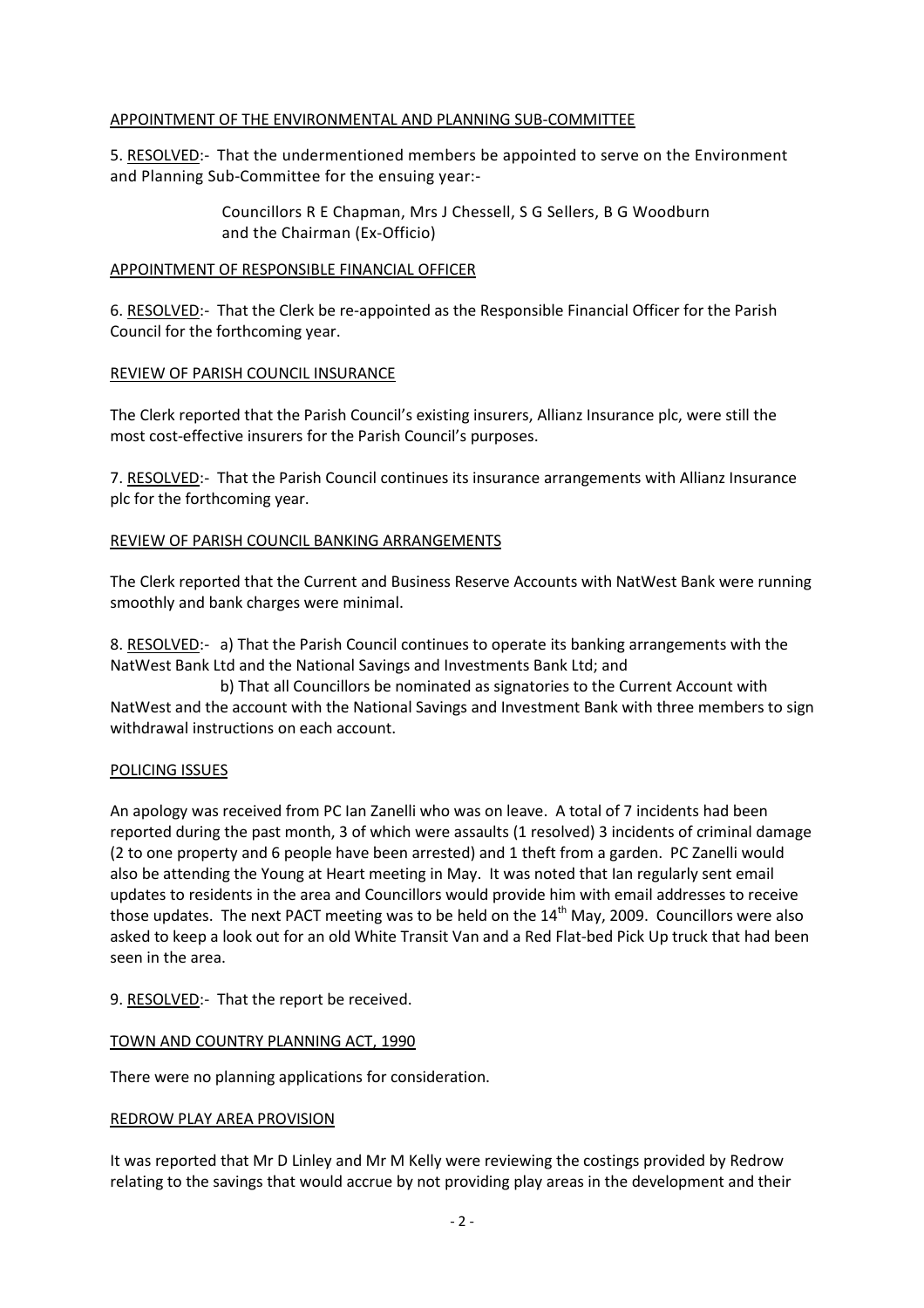response would be sent back to Redrow within the next week. Further questions needed to be answered about how the funding would be managed and by whom, and also to ensure that it would be used for the benefit of Grimsargh.

# 10. RESOLVED:- That the report be received

## COMMUNITY PROJECTS

The Clerk reported that Ms R Green was attending a meeting at Broughton addressing what provision was required for young persons and she also had asked for anyone with any suggestions to notify her and she would then be able to put together a co-ordinated approach. The Chairman said that a suitable location for a "dog/litter bin" was on the path leading from Blackleach Avenue into the Redrow estate. Ms R Green would be asked to arrange for a bin at this location. It was also reported that dog fouling was taking place between Waingate and Old Railway Walk and a sign was required.

# 11. RESOLVED:- That the report be received

## PRESTON ROAD (B. 6243) – SPEED LIMIT REVIEW

A copy of the report presented to the recent Ribble Valley Lancashire Local meeting was presented and it was noted that the recommendation from the meeting backed the Preston Locals decision to seek a reduction to 40 m.p.h. between Longridge and Back Lane and a further reduction to 30 m.p.h. on the length from Back Lane to the Grimsargh Boundary to cover Alston Lane School. The Clerk also reported that the survey relating to speeds and volumes of traffic had now commenced. This would cover the full length of the main road through Grimsargh from boundary to boundary.

12. RESOLVED:- That the report be received.

## GRIMSARGH PARISH STORE

It was reported that a meeting had been held with Mr M Mason of Nook Cottage about the appearance and use of the Parish Store building. The Clerk reported that stone to surface the access drive would cost between £32. 00 to £58. 00 per ton and approximately 5 tons would be required. It was thought that tarmac would produce a better and cleaner job.

Mr Mason had also asked the Parish Council if he could be permitted to use the front section of the Store rent free and in return he would repair and maintain the building at his own cost. He suggested that he could be permitted to use the building in this way for the period of time that he lived at Nook Cottage. The possibility of extending the front section internally into the rear was also discussed, but the rear was well used and an assessment would need to be made to see if any space could be relinquished. This would be looked at again after Field Day.

## 13. RESOLVED:- a) That the report be received; and

b) That an estimate to tarmac the access drive to the Parish Store be obtained; and

 c) That a decision about permitting Mr Mason the use of the front section of the Parish Store, as now reported, be made following an assessment of the amount of the space that was required for Parish Council purposes.

## "FRIENDS OF GRIMSARGH GREEN"

The Clerk reported on the ongoing work being carried out by the "Friends". He also reported that an application for a Lancashire Gateway Grant had been refused. Meetings continued to be held to discuss other ongoing projects.

14. RESOLVED:- That the report be received.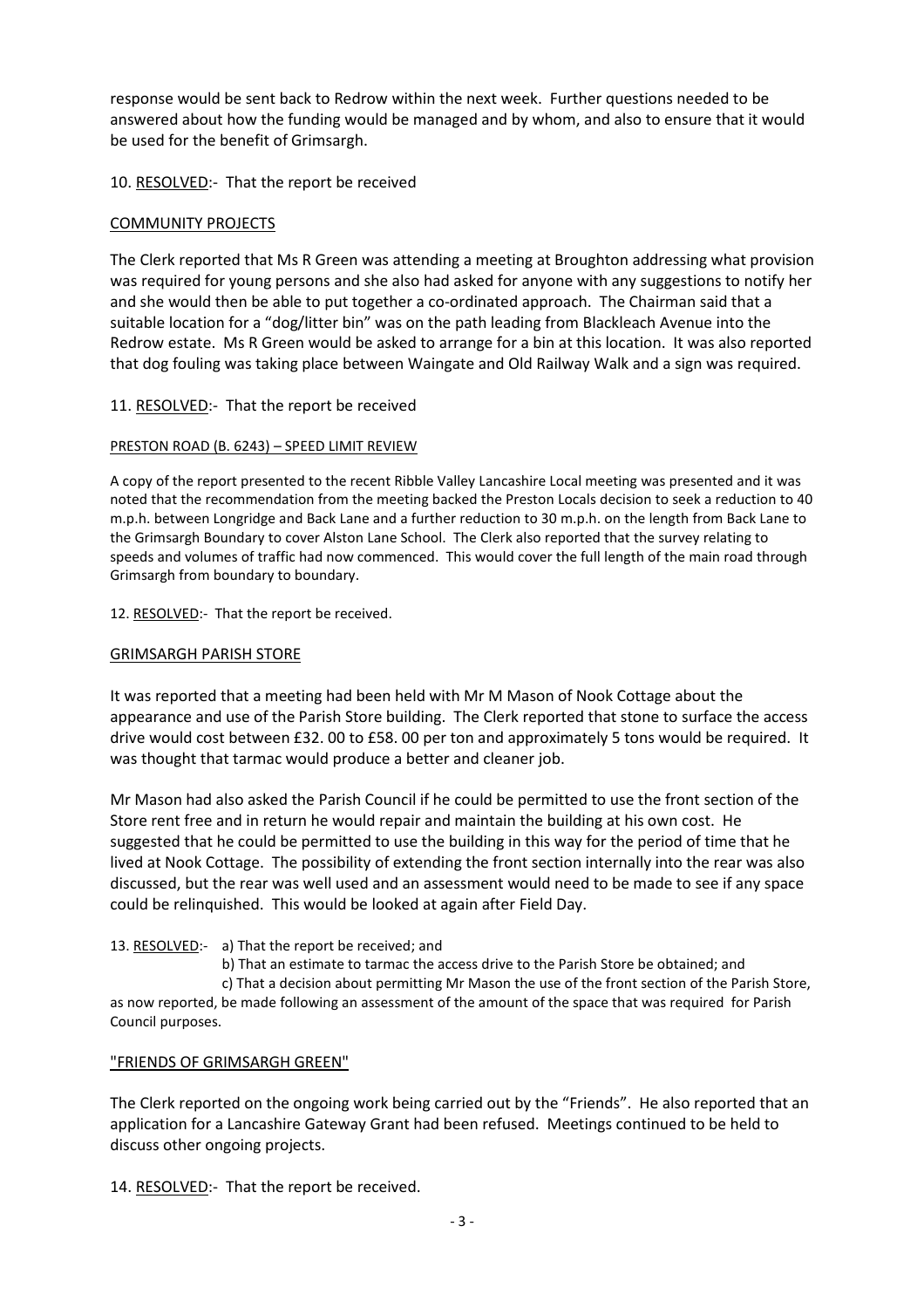#### PARISH LENGTHSMAN

The Lengthsman's time sheet for April, 2009 was presented. The Clerk reported that the Lengthsman had been asked to carry out repairs to the two damaged bus shelters. It was suggested that he be asked to litter pick the length of road from St Michael's Church to the boundary with Preston on Longridge Road.

#### 15. RESOLVED:- That the report be received.

#### THE NELLIE CARBIS MILLENNIUM WOODLAND

Councillor Sellers commented that the Lengthsman had carried out some work in the Woodland, but more time was required at this time of the year. This could be offset by reducing any time spent in the Woodland in Autumn and Winter. This was felt to be reasonable.

16. RESOLVED:- That the report be received.

## AUDIT OF ACCOUNTS, 2008/09

The Clerk reported that the Audit of the accounts for 2008/09 was to be held in July, 2009. The Parish Council would be required to have a Risk Assessment in place for the Audit. He had carried out an Assessment, which was circulated for comment and approval.

17. RESOLVED:- a) That the report be received; and

 b) That the Risk Assessment, having been duly presented and discussed, be accepted as adequately covering the requirements of the Parish Council

# FINANCIAL STATEMENT, 2008/09

A copy of a statement setting out the Parish Council's financial account position at the  $31<sup>st</sup>$  March, 2009, was presented. . (A copy of the accounts is contained in the Minute Book)

18. RESOLVED:- a) That the Statement of Accounts for the year ending  $31<sup>st</sup>$  March, 2009 be approved and authorised for submission to the Council's Auditors; and

 b) That the Council confirms that requirements of the Statement of Assurance required by the auditors have been complied with during the past year.

## ACCOUNTS FOR PAYMENT

19. RESOLVED:- That the following accounts be approved for payment:-

| a) | Adam Cooper<br>(Payment to Lengthsman - April, 2009.<br>65 hours @ £10.00 per hour.<br>Includes £97. 50 V.A.T.)                                                                    | £747.50   |
|----|------------------------------------------------------------------------------------------------------------------------------------------------------------------------------------|-----------|
| b) | Friends of Grimsargh Green<br>(Grant to support the work of the Friends of<br>Grimsargh Green. Grant approved in November,<br>2008 – Resolution No. 79 (b)                         | £5,000.00 |
| C) | Peter J Croft<br>(Subscription renewal for Norton Internet Security;<br>purchase of seed/cell trays and potting compost for<br>Parish Council plug plants. Includes £11.63 V.A.T.) | £96.83    |